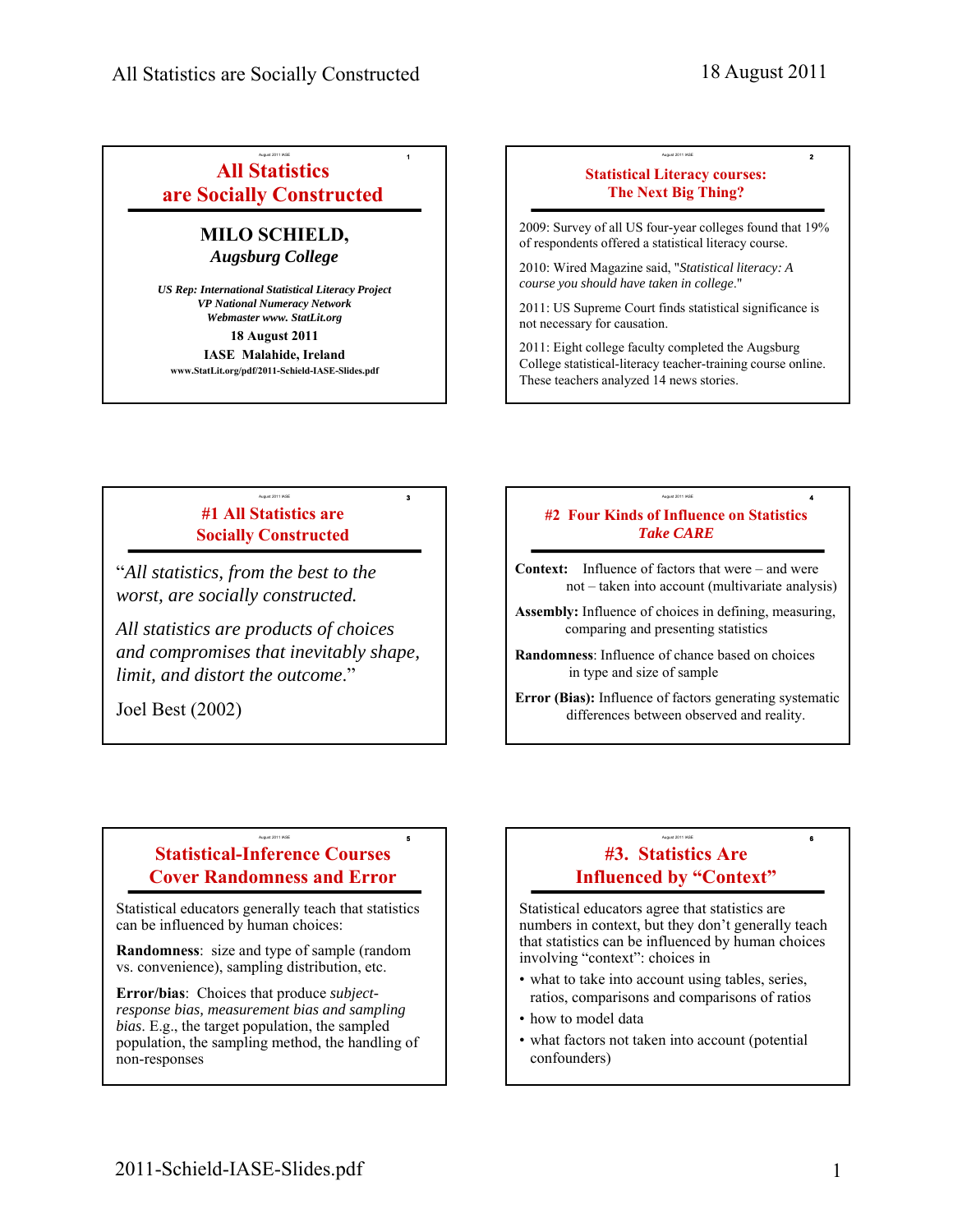









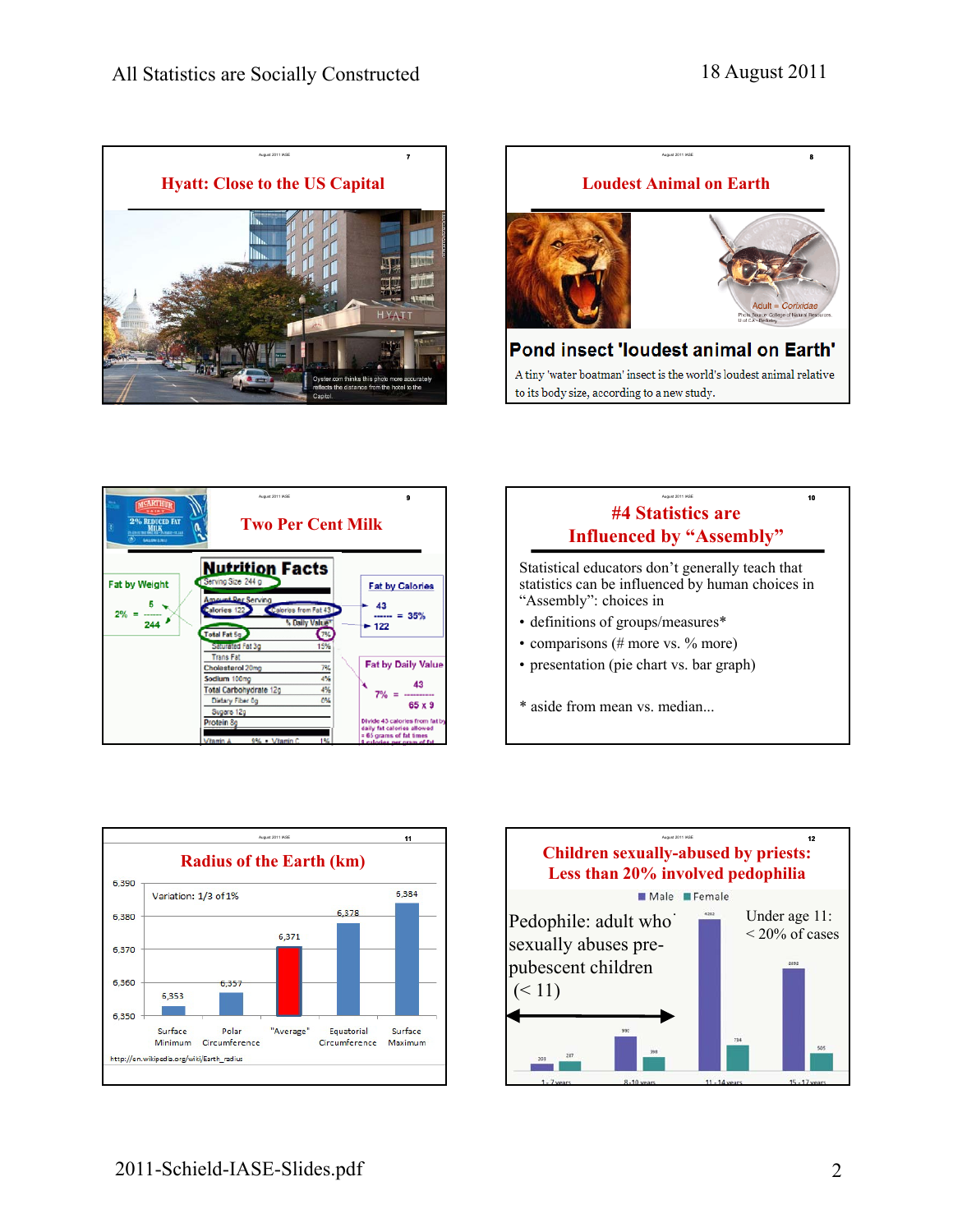August 2011 IASE **14**



# **How to Teach Context and Assembly? Must involve problems that can be assessed.**

- Augsburg's Statistical Literacy course has created:
- over 300 involving *Context*
- over 100 exercises involving *Assembly*

Consider ways to teach assembly using definitions

# August 2011 IASE **15 Definitions of statistics Can be Classified on a Spectrum**

### **Two Extremes for Comparisons:**

**Formal:** Need no knowledge of ideas • Fewer tall smokers than smokers…

**Material**: Need detailed knowledge of ideas • More autistic boys than autistic girls...

**In between**: Need some knowledge of ideas

- Men are taller than women on average.
- Women live longer than men on average.

#### August 2011 IASE **16 Statistical educators should teach definitions as part of study design**

- **Should teach formal comparisons of operational definitions.** Little knowledge of ideas is needed. Like logic/math.
- **Might delay teaching material comparisons of operational definitions.** Requires a detailed knowledge of specialized ideas. Leave this to SMEs.
- **Could selectively teach in-between comparisons of operational definitions.** At least show sensitivity of some statistics to small changes in definition.

# **Formal Compare: Operational Definitions** *Counts: Criteria-based*

August 2011 IASE **17**

### **Examples: Which count/total is larger?**

- US population; US male population?
- Not employed; Not employed *and* looking for work?
- Use of physical force ; Use or threat of physical force?

### **Principles involving counts or totals:**

- *And* phrases and modifiers restrict options smaller total
- *Or* phrases increase options larger total

# **Formal Compare: Operational Definitions** *Counts: Frequency-based*

August 2011 IASE **18**

### **Examples: Which count is bigger?**

- 1a. Smoker: smokes *more than* five cigarettes a day 1b. Smoker: smokes *more than* two cigarettes a day
- 2a. Sober: consume *less than* 3 drinks in past week
- 2b. Sober: consume *less than* 1 drink in past week

#### **Principles involving ranges:**

- *More than* X. Larger X gives smaller count.
- *Less than* X. Larger X gives bigger count.